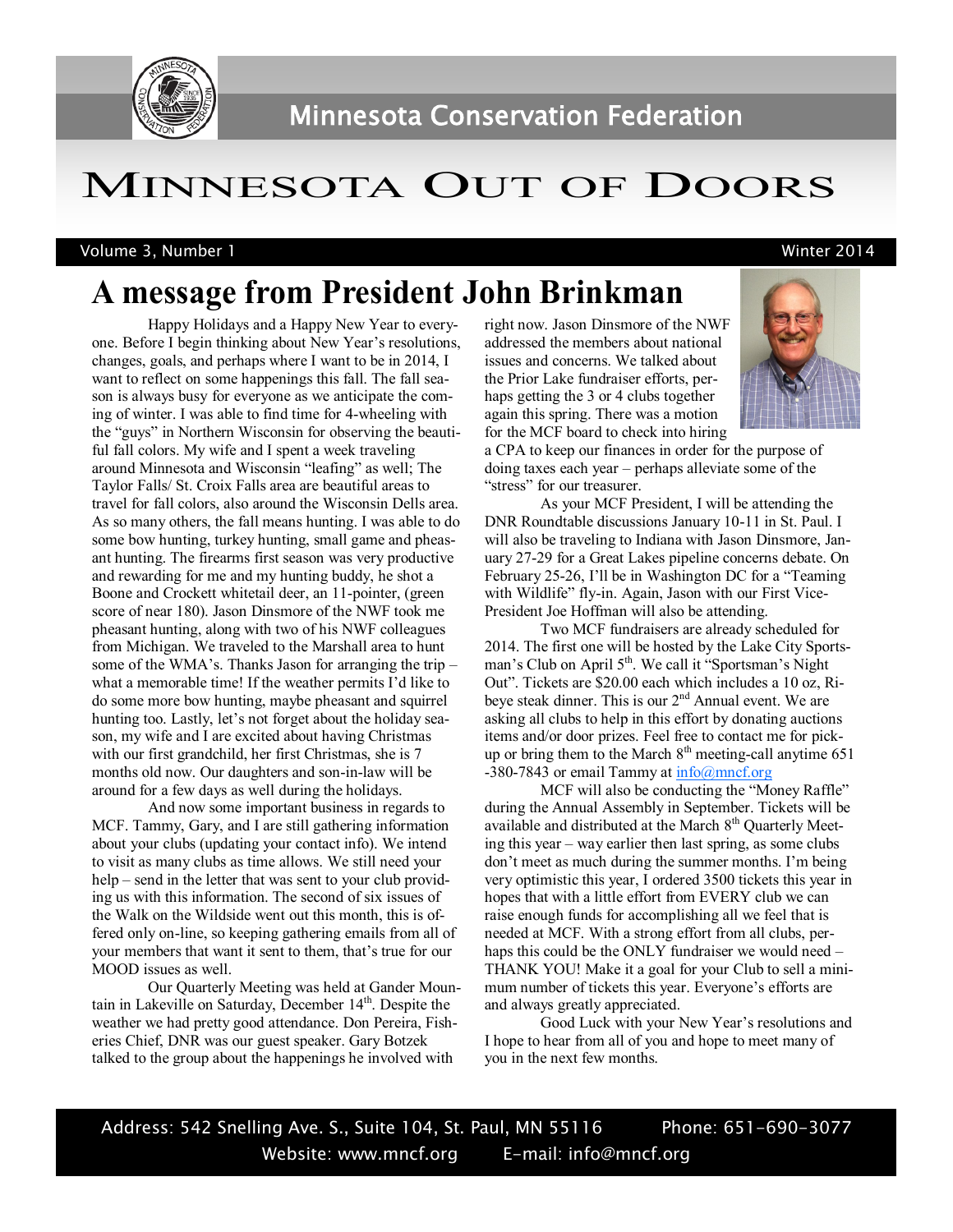### *Executive Director News*

# **Ex. Director Report and Legislative Update**

### **By Gary Botzek** *Executive Director*

Happy New Year to you all! As John Lennon sang "another year over and another one just begun!"



2013 was a very interesting year for the

country, the state, and for our natural resources. We experienced drought, floods, low water, high water, extremely hot days and bitterly cold days! Fishing was good and hunting was fair depending on the fish or animal you went out after.

The 2013 legislative session was a good one in terms of investment in our natural resources; our lands, our waters, our forests, our prairies, our parks, and our trails. Due to improved budget conditions the state legislature was able to appropriate additional general fund dollars to the DNR, MPCA, and BWSR. After much discussion, debate, and a couple of line item vetoes by the Governor a very good Lessard-Sams bill was signed into law.

The new 2014 legislative session begins on February 25. However, hearings are already scheduled for January and more are expected to be held "in advance" of the regular session. With remodeling of the State Capitol and new parking restrictions in place it will be a bit more difficult for us policy guys who work the Hill, but we will be there until the third week in May.

Again with a nice budget surplus the legislature will be able to repay the K-12 schools the money they had to borrow from the system and still be able to invest more dollars in some programs and projects without raising taxes. We are expecting a big bonding bill, as well. Natural resources is expected is be a part of the bill that could reach close to \$1 Billion. Another Lessard-Sams bills is ready for legislative consideration and should invest another \$100 million into our natural resources. 2014 is an election year for the entire 134-member House of Representatives and Governor Dayton. The Senate has the "luxury" of four year dues

and gets a bye in the 2014 election.

The MCF can be expected to be involved in a number of natural resource and environmental issues in the 2014 session.

We expect to introduce a shooting range grant bill that would assist our shooting ranges in their needs for improvements and expansion of their ranges. We are securing authors and are looking for a new source of on-going revenue that could be collected by the state and appropriated to the DNR to be granted to shooting clubs open to the general public. Many clubs are growing due to the state high school league shooting team development that Jim Sable and others have been so successful at. The shootings ranges are used by city, county, and state law enforcement for training as well. Many clubs are in need of new buildings, improved or expanded parking lots and entrance roads, buffering, and other structural needs. The MCF is very supportive of expanding the current DNR run grant program to assist these clubs.

MCF will be involved in efforts to protect our wetlands. The big mining proposal for NE Minnesota calls for the drainage of thousands of acres of wetlands with migration location yet to be resolved. A number of conservation and environmental groups are working together in a Wetlands Coalition in an effort to protect and defend the Wetland Conservation Act. We strongly support the no net loss law of the state!

MCF will also be involved in policy matters and possible funding of AIS and Carp issues at the Capitol in 2014.

The DNR's Aquatic Invasive Species Task Force that I serve on is expected to bring a report with policy and funding recommendations to the legislature in January.

The Asian Carp battle in Minnesota continues! As a member of the Stop Carp Coalition, the MCF provides a leadership role in the fight to stop the northerly movement of Asian Carp. We assisted in getting language in federal legislation that would provide a process to close the St. Anthony Lock in Minneapolis. Prior to 1965, when the lock and dam was

built, there was a natural waterfall at the site and no fish moved north of that natural barrier. The closure of the lock would better protect our northern fishing lakes. We are working with the DNR on possible fish barriers on other locks and dams on the Mississippi River, as well as other control measures for the Minnesota and St. Croix Rivers. The lock closure language is awaiting conference committee work in January.

Dr. Sorenson's AIS Research efforts team at the St. Paul campus of the University of Minnesota are in place and working long and hard to come up with a control strategy. The MCF will assist in his efforts to secure bonding dollars for lab improvements.

The MCF has worked on the Federal Farm Bill. That bill remains in conference committee in Congress. There is language in the mix that would require conservation compliance in order for farmers to receive crop insurance. The battle is led by the National Wildlife Federation, PF, and other conservation groups.

MCF President Brinkman and I are visiting member sportsmen's clubs this winter. We are traveling to provide an update on the activities of the MCF, including fund raising efforts, a new raffle, and legislative matters of interest and concern. We have met with a couple of clubs and expect to visit more in January-May. Let us know if you wish us to come and speak to your club.

A membership change that was made at the annual meeting caps the local sportsmen's clubs dues at \$250. Club members pay \$1 per member per year. No club will have to pay over \$250 total. That change is reflected on the 2014 dues form that all clubs have received. Please give generously!

If you are interested in more information regarding items mentioned in this report please call me at 651-293- 9295 or email me at gary@capitolconnections.com. Thanks for your continued interest, involvement and participation in the MCF, NWF, conservation, habitat and the environment!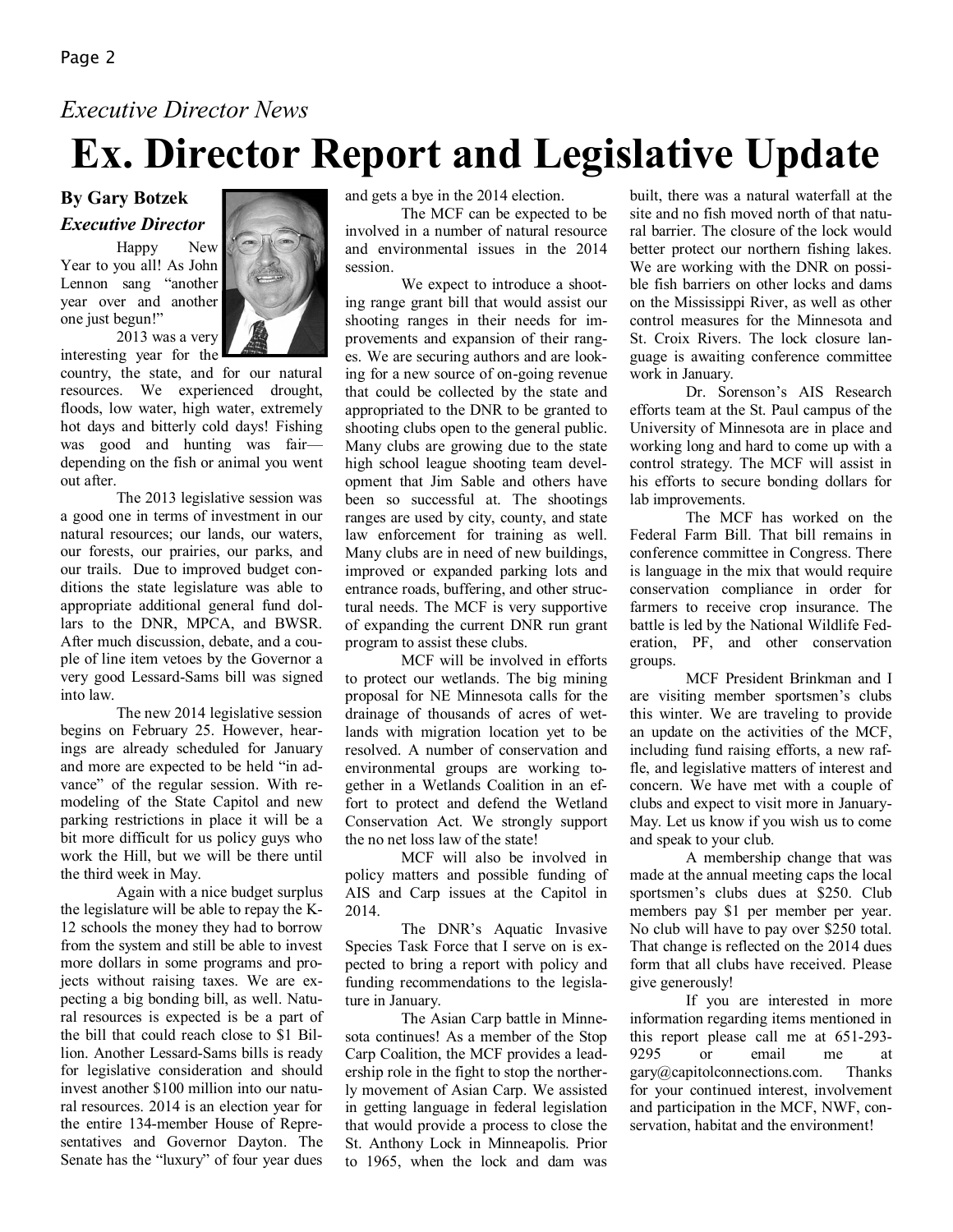# **More news….**

**Fish Cribs in Lake City**



Currently Lake Pepin has 30 fish cribs in the water. The Lake City Sportsmens's Club (workers from the club in upper right and lower right photos) works with the DNR on this project. Bob Packman (center picture) chairs this project for the club.





### *Quarter Meeting March 8-10:15 am Prior Lake Library*

The Quarterly Meeting of the Minnesota Conservation Federation will be held on March 8, 2014 at the Prior Lake Library. The library is located at 16210 Eagle Creek Ave. SE Prior Lake, MN

> Meeting will start at 10:15 am. We hope you can join us.

#### **MCF Seeking to fill 1 board position: Second Vice President…….**

Would you be interested in serving on the executive board, which meets monthly at MCF office on a Wednesday night starting at 7PM with a call in phone number of people unable to attend meetings in person.

Would you be interested in serving on the bigger general membership board? The full board assists in membership recruitment and retention in a regional coverage approach.

If you are interested in serving conservation and the environment issues and projects in Minnesota here is a way to do so!

If interested please contact Gary Botzek at 651-293- 9295 or email at gary@capitolconnections.com